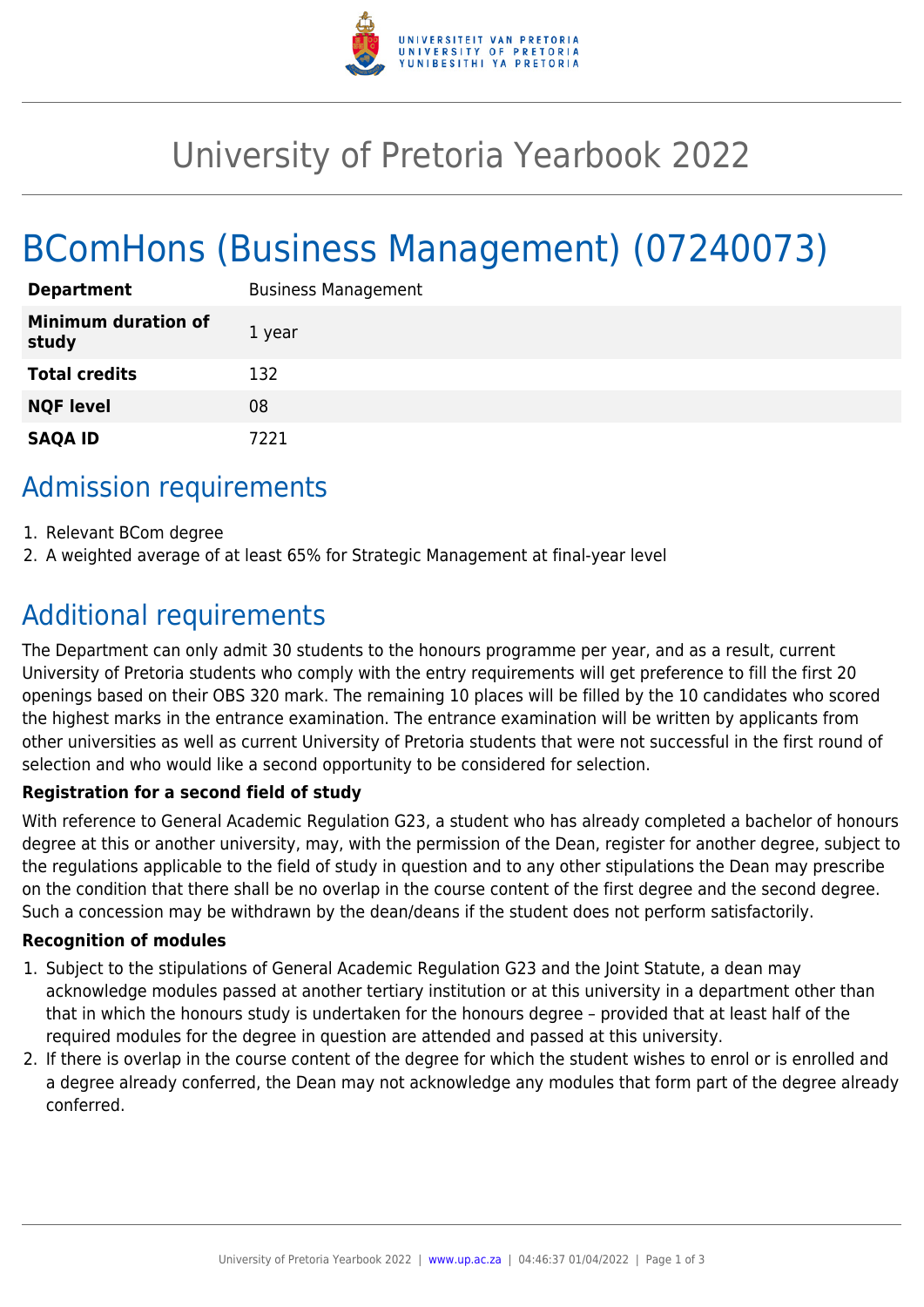

## Other programme-specific information

- All the modules are compulsory and a minimum of 120 credits must be obtained. Only students registered for the BComHons (Business Management) degree programme may register for SBE 780, INR 780, OBS 780, OBS 782 and OBS 785.
- A semester mark of 40% is required to be admitted to the examination.
- The semester mark will be compiled from assignments, group projects and written tests.
- Final examinations will take place during May/June and October/November annually.
- A final mark of 50% is required to pass a module.
- There are no supplementary examinations for any of the modules.
- A maximum of two (2) years will be allowed for the completion of the honours degree.

## Examinations and pass requirements

Subject to the provisions of General Academic Regulation G26, a head of department determines, in consultation with the Dean when the honours examinations in his/her department will take place, provided that:

- honours examinations which do not take place before the end of the academic year must take place before the closing date of the special exam period in the beginning of the following academic year, and all examination results must be submitted to Student Administration before the closing date of submission of marks; and
- honours examinations which do not take place before the end of the first semester may take place no later than the closing date of the exam period, and all examination results must be submitted to Student Administration on or before the closing date of submission of marks.

The head of the department determines:

- whether a candidate will be admitted to a supplementary examination, provided that a supplementary examination is granted, only once in a maximum of two prescribed semester modules or once in one year module.
- the manner in which research reports are prepared and examined in his/her department.

Supplementary examinations (if granted) cover the same subject matter as was the case for the examinations. A student may not enrol for the same module more than once, unless the dean has approved a second enrolment based on an application supported by a valid reason or motivation. Also refer to General Academic Regulation G18.3.

**NB:** Full details are published in each department's postgraduate information brochure, which is available from the relevant head of department. The minimum pass mark for a research report is 50%.

Subject to the provisions of G26, the subminimum required in subdivisions of modules is published in the study guides, which are available from the relevant head of department.

## Pass with distinction

In order to be awarded the BComHons (Business Management) degree with distinction, a student must meet the following criteria:

- Obtain a Grade Point Average of at least 75% including at least 75% for the research component
- Complete the degree within the minimum period prescribed.
- Only the final mark of the first attempt to pass the modules or research report will be considered.
- The GPA will be not be rounded up to a whole number.